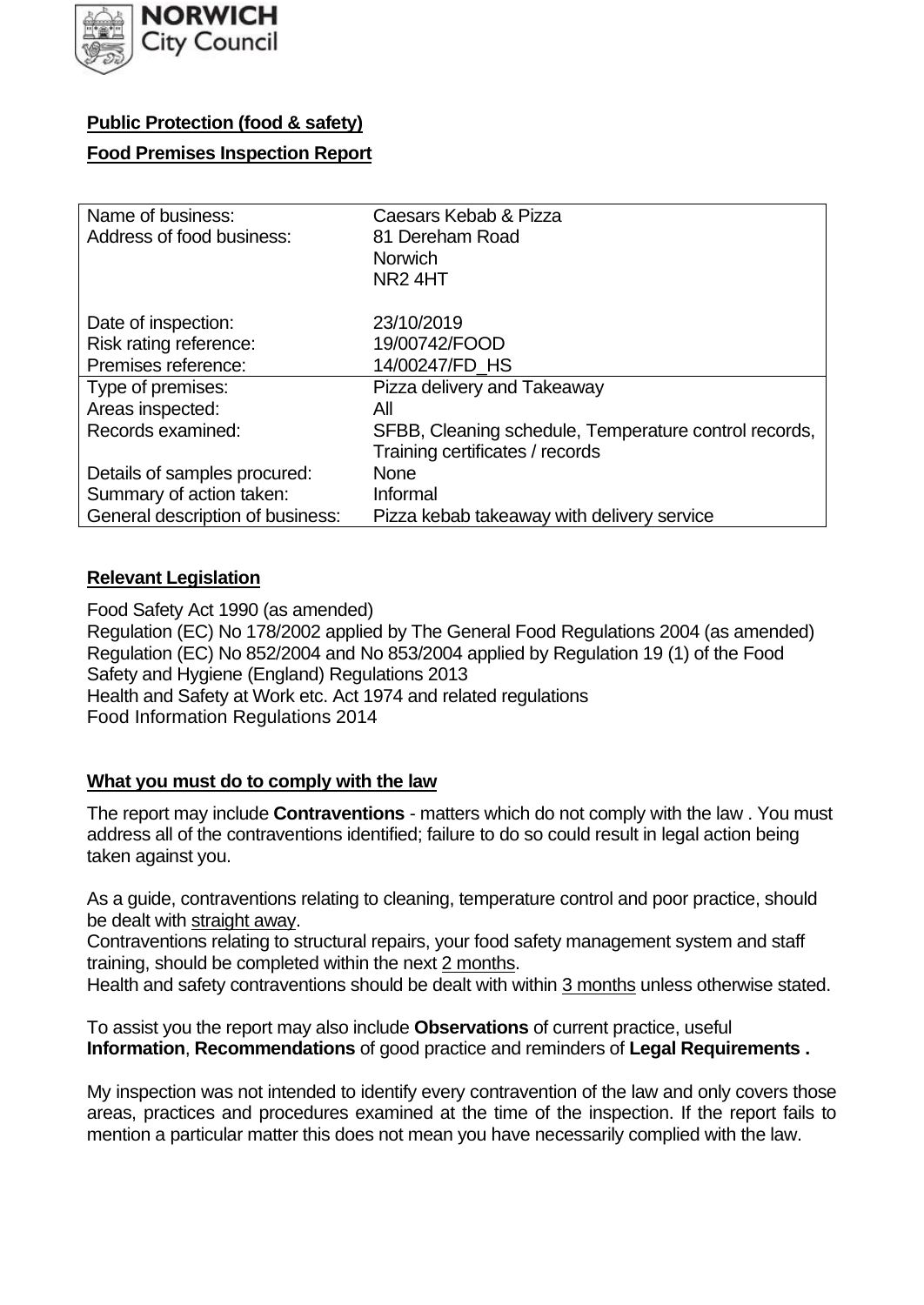# **FOOD SAFETY**

### **How we calculate your Food Hygiene Rating:**

 The food safety section has been divided into the three areas which you are scored against for the hygiene rating: 1. food hygiene and safety procedures, 2. structural requirements and 3. confidence in management/control procedures. Each section begins with a summary of what was observed and the score you have been given. Details of how these scores combine to produce your overall food hygiene rating are shown in the table.

| <b>Compliance Area</b>                     |          |    |           | <b>You Score</b> |                |    |           |    |                |  |  |
|--------------------------------------------|----------|----|-----------|------------------|----------------|----|-----------|----|----------------|--|--|
| Food Hygiene and Safety                    |          |    |           | $\overline{0}$   | 5              | 10 | 15        | 20 | 25             |  |  |
| <b>Structure and Cleaning</b>              |          |    | $\Omega$  | 5.               | 10             | 15 | 20        | 25 |                |  |  |
| Confidence in management & control systems |          |    | $\Omega$  | 5                | 10             | 15 | 20        | 30 |                |  |  |
|                                            |          |    |           |                  |                |    |           |    |                |  |  |
| <b>Your Total score</b>                    | $0 - 15$ | 20 | $25 - 30$ |                  | $35 - 40$      |    | $45 - 50$ |    | > 50           |  |  |
| <b>Your Worst score</b>                    | 5        | 10 | 10        |                  | 15             |    | 20        |    | $\blacksquare$ |  |  |
|                                            |          |    |           |                  |                |    |           |    |                |  |  |
| <b>Your Rating is</b>                      | 5        |    |           | 3                | $\overline{2}$ |    |           |    | $\overline{0}$ |  |  |

Your Food Hygiene Rating is 4 - a good standard



# **1. Food Hygiene and Safety**

 with legal requirements. You have safe food handling practices and procedures and all the Food hygiene standards are high. You demonstrated a very good standard of compliance necessary control measures to prevent cross-contamination are in place. Some minor contraventions require your attention. **(Score 5)** 

## Contamination risks

**Observation** I was pleased to see you were able to demonstrate effective controls to prevent cross-contamination.

#### Hand-washing

**Observation** I was pleased to see hand washing was well managed.

#### Personal Hygiene

**Observation** I was pleased to see that standards of personal hygiene were high.

#### Temperature Control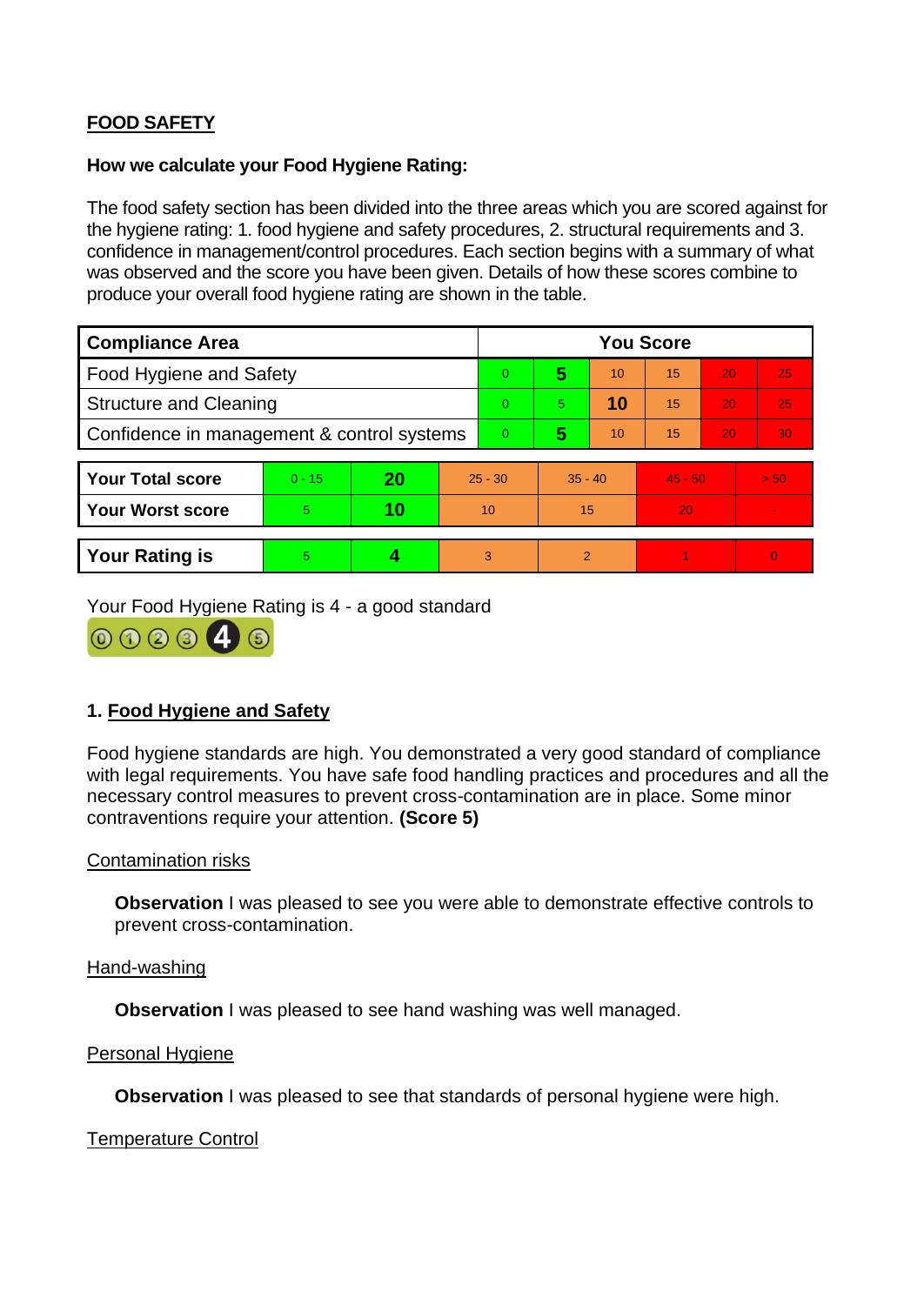**Contravention** The following evidence indicated there was a risk of bacteria growing on food:

• foods were not being stored under temperature control once opened as instructed by the manufacturers labelling i.e. burger sauces

# **2. Structure and Cleaning**

The structure facilities and standard of cleaning and maintenance are of a generally satisfactory standard but there are some repairs and/or improvements which are required in order for you to comply with the law. Pest control and waste disposal provisions are adequate. The contraventions require your attention; although not critical to food safety they may become so if not addressed. **(Score 10)** 

## Cleaning of Structure

**Contravention** The following items were dirty and require more frequent and thorough cleaning:

- floor/wall junctions
- around equipment feet
- de-scale staff WC
- feet to moveable equipment

 **Contravention** The following items could not be effectively cleaned and must be covered or made non-absorbent:

- exposed melamine worktop
- bare wood surfaces to main chiller counter area

## **Maintenance**

**Contravention** The following had not been suitably maintained and must be repaired or replaced:

- worn and / or peeling paint
- damaged/missing handles to bulk freezers
- rust to base of built under fridge's and freezers
- split seals to freezers

# **3. Confidence in Management**

 of compliance with the law. Food hazards are understood properly controlled managed and reviewed. Your records are appropriate and generally maintained. Your staff are suitably A food safety management system is in place and you demonstrate a very good standard supervised and trained. You have a good track record. There are some minor contraventions which require your attention. **(Score 5)** 

## Type of Food Safety Management System Required